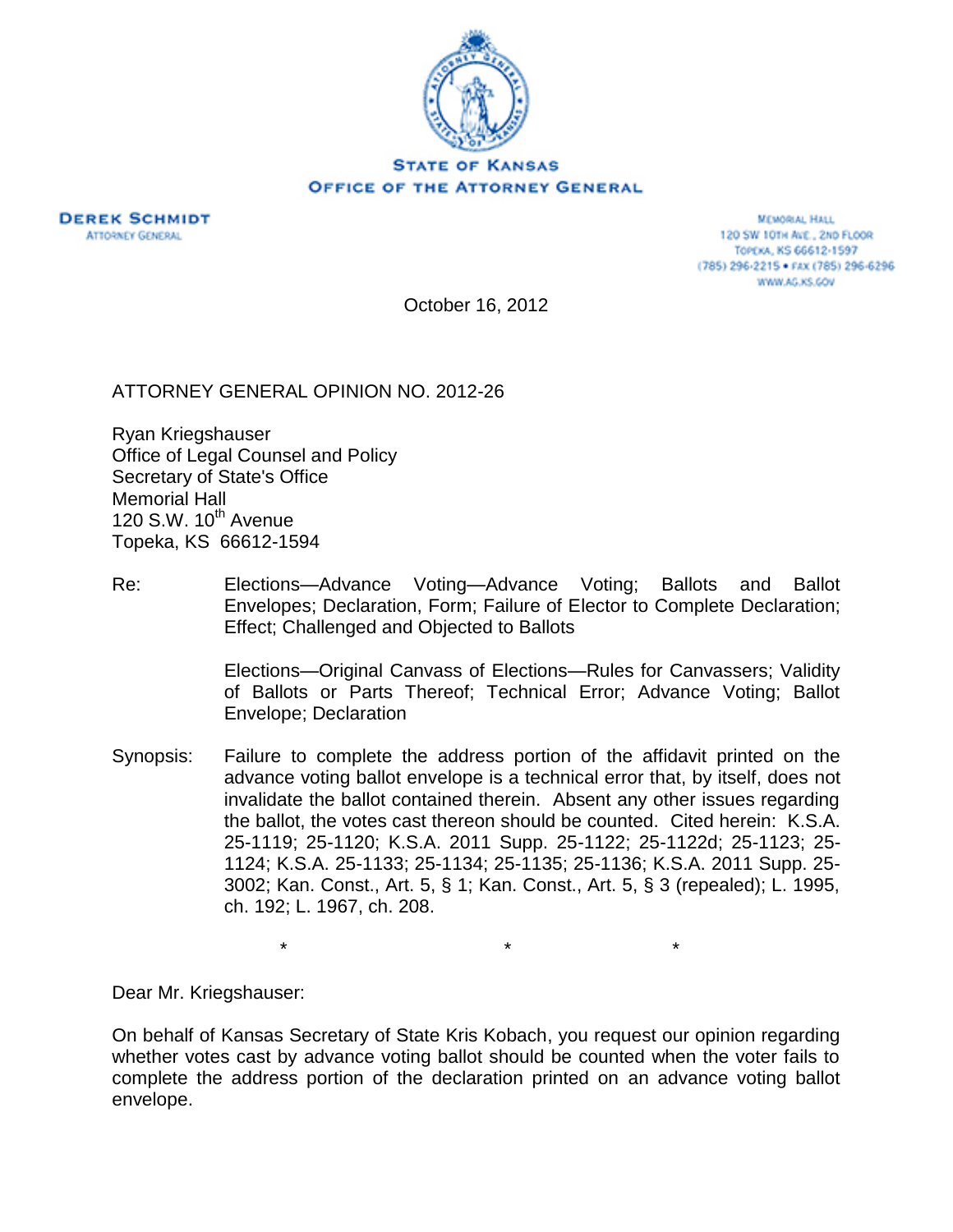The State of Kansas has for most of its history conferred upon a segment of its electorate the right to participate in elections by allowing them to vote by absentee ballot.<sup>1</sup> The purpose for allowing voting in such a manner is not to modify the qualifications of electors, but rather is to allow greater participation in the electoral process by persons who possess the qualifications of electors, but who are temporarily absent from their residence. $2$  In 1995, the Kansas Legislature enacted legislation that provided for advance voting, a concept that replaced absentee voting.<sup>3</sup> Except for those electors delineated in Article 5, Section 1 of the Kansas Constitution, advance voting "is a privilege granted electors" $4$  by statute.<sup>5</sup>

"Any registered voter may file with the county election officer where such person is a resident or where such person is authorized by law to vote as a former precinct resident, an application for an advance voting ballot."<sup>6</sup> The applicant for such a ballot is required to complete an affirmation that contains information regarding the person's name, residence address, $^7$  birth date, the address to which the advance voting ballot is to be mailed<sup>8</sup> and provide proper identification.<sup>9</sup> "No county election officer shall provide an advance voting ballot to a person who is requesting an advance voting ballot to be transmitted by mail unless: (1) The county election officer verifies that the signature of the person matches that on file in the county voter registration records."<sup>10</sup> If the county election officer is not able to verify that the signatures match, the applicant is to be contacted and offered another opportunity to provide a verifiable signature.<sup>11</sup> "If the county election officer is unable to reach the person, the county election officer may transmit a provisional ballot, however, *such provisional ballot may not be counted unless a signature is included therewith that can be verified*. . . ."<sup>12</sup>

An advance voting ballot may be transmitted to the applicant by mail or in person in the office of the county election officer or a satellite advance voting site.<sup>13</sup> Any mailed advance voting ballot "shall be transmitted with printed instructions prescribed by the secretary of state and a ballot envelope bearing upon the outside a printed form as described in K.S.A. 25-1120. . . . "<sup>14</sup>

 $\overline{\phantom{a}}$ 

<sup>1</sup> Kan. Const., Art. 5, § 1. *See* Kan. Const., Art. 5, § 3 (repealed); *Lemons v. Noller*, 144 Kan. 813 (1936).

<sup>2</sup> *Lemons*, 144 Kan. at 822.

<sup>3</sup> *See* L. 1995, ch. 192.

<sup>4</sup> 26 Am.Jur.2d *Elections* § 331 (2004).

 $5$  "Any registered voter is eligible to vote by advance voting ballot. . . ." K.S.A. 25-1119(a).

 $6$  K.S.A. 2011 Supp. 25-1122(a).

 $<sup>7</sup>$  Residence address includes, when appropriate, the precinct number, ward number, street number and</sup> name, city or township name, and county.

 $8$  K.S.A. 2011 Supp. 25-1122d. The affirmation includes a printed statement noting that providing false information on the application is a severity level 9, nonperson felony. Id.<br><sup>9</sup> K S A, 2011 Supp, 25, 1122(o)

K.S.A. 2011 Supp. 25-1122(c).

 $10$  K.S.A. 2011 Supp. 25-1122(e).

 $11$  K.S.A. 2011 Supp. 25-1122(e)(1).

<sup>12</sup> *Id*. (emphasis added).

<sup>13</sup> K.S.A. 2011 Supp. 25-1123(a).

<sup>&</sup>lt;sup>14</sup> *Id*. An elector voting by advance voting ballot at the office of the county election officer or satellite advance voting site may elect to deposit the ballot into a locked ballot box without an envelope. *Id*.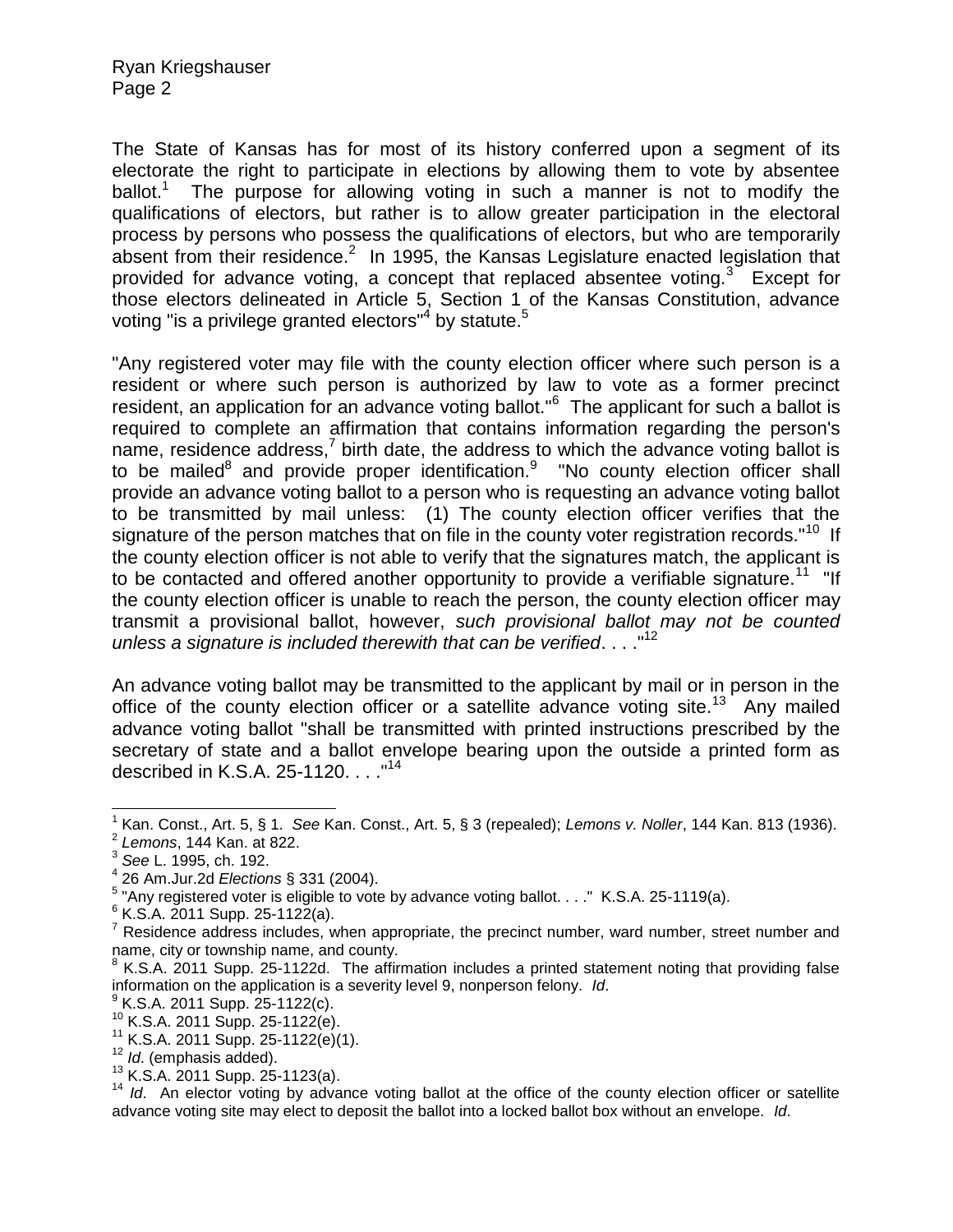The ballot envelope shall also bear a declaration in substance as follows:

## THIS DECLARATION MUST BE COMPLETED AND SIGNED

"I \_\_\_\_\_\_\_\_\_\_ do hereby declare that I marked the enclosed ballot and that such ballot was enclosed and sealed in this envelope by me. My legal residence is in the \_\_\_\_\_\_\_\_\_\_\_\_\_ precinct, \_\_\_\_\_\_\_\_\_\_\_ township, (or, in the \_\_\_\_\_\_\_\_ precinct of the \_\_\_\_\_\_\_\_\_ ward, \_\_\_\_\_\_\_\_\_ street in the city of \_\_\_\_\_\_\_\_\_), in the county of \_\_\_\_\_\_\_\_\_, state of Kansas.

(Signed) \_\_\_\_\_\_\_\_\_\_\_\_\_\_\_\_\_\_ "15

The voter is required, after marking the ballot, to "personally [ ] place the ballot in the ballot envelope bearing the same number as the ballot and seal the envelope. The voter shall complete the form on the envelope and shall sign the same."<sup>16</sup>

A special election board established pursuant to K.S.A. 25-1133 conducts the canvass of advance voting ballots.<sup>17</sup> Such canvass includes the following procedures:

(a) The vote of any advance voting voter may be challenged in the same manner as other votes are challenged, as nearly as may be, and the judges of the special election board shall determine the validity of each advance voting ballot. *Whenever the judges determine that the form accompanying an advance voting ballot is insufficient, or that the voter is not a registered voter, or the challenge is otherwise sustained, the advance voting ballot envelope shall not be opened.* In all such cases, the judges shall endorse on the back of the envelope the word "provisional" and state the reason for sustaining the challenge.

(b) *Any advance voting ballot envelope which has not been signed shall not be opened, and no vote on the ballot therein shall be counted.* Such envelope or ballot shall be challenged in the same manner in which other votes are challenged.

. . . .

(e) Void, provisional and objected to advance voting ballots shall be transmitted to the county election officer in the same manner as personally cast provisional ballots are transmitted but shall be placed in separate envelopes or sacks, appropriately labeled and sealed. Votes contained in

 $\overline{\phantom{a}}$ 

<sup>&</sup>lt;sup>15</sup> K.S.A. 25-1120.

<sup>16</sup> K.S.A. 2011 Supp. 25-1124(a). Other methods of marking and completing the ballot and ballot envelope are allowed when an elector has an illness or physical disability or is not proficient in reading the English language. *Id*.

<sup>17</sup> K.S.A. 25-1134; 25-1135.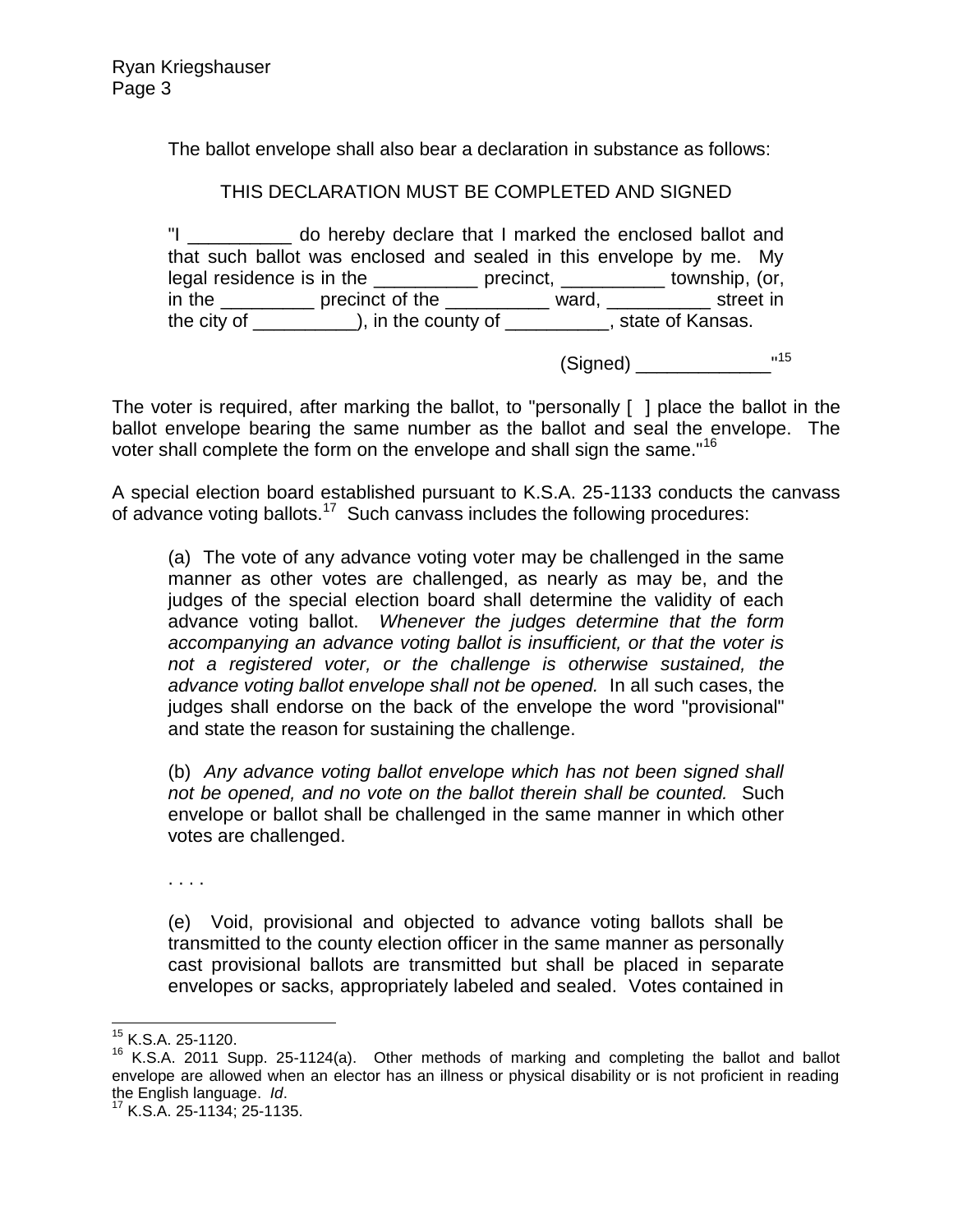Ryan Kriegshauser Page 4

> void and provisional advance voting ballots shall not be included in the total of votes certified by the special election board. Void, provisional and objected to advance voting ballots shall be reviewed by the board of county canvassers, and such board shall finally determine the acceptance or rejection of each void, provisional or objected to ballot.<sup>18</sup>

Rules applicable to the original canvass by election boards, intermediate and final canvasses by county boards of canvassers, and the final canvass by the State Board of Canvassers are set out in K.S.A. 2011 Supp. 25-3002. "No ballot, or portion thereof, shall be invalidated by any technical error unless it is impossible to determine the voter's intention. Determination of the voter's intention shall rest in the discretion of the board canvassing in the case of a canvass.  $\dots$ ."<sup>19</sup>

"Election laws are liberally construed to permit exercise of the right of suffrage conferred by the Constitution and laws of the state."<sup>20</sup> Rather than determining whether election provisions are mandatory or directory, the courts should take "a practical approach[,] focusing on the purpose of the statute and the question whether the challenged act or omission impeded voters in exercising their voting rights."<sup>21</sup>

In *Hansen v. Lindley<sup>22</sup>and Burke v. State Board of Canvassers*,<sup>23</sup> the Kansas Supreme Court reviewed the effect of irregularities in affidavits that were submitted during the absentee voting process. The Court noted that two affidavits were required for absentee voting.<sup>24</sup> Both affidavits contained blanks on which the applicant/voter was to provide his address.<sup>25</sup> The first affidavit – referred to as the "qualifying affidavit" in *Burke*<sup>26</sup> – was included on the application that was filed with the county election officer and used to determine whether the person was qualified to receive an absentee voting ballot.<sup>27</sup> The second affidavit – the "identifying affidavit"<sup>28</sup> – was included with the absentee ballot and was signed at the time the advance voting ballot was marked. $29$ "[T]he only purpose of [the second affidavit] is to show [the voter] is the same person as the one who was certified by the county clerk to the secretary of state as a qualified elector.  $. . .$ <sup>"30</sup>

 $\overline{\phantom{a}}$ 

 $18$  K.S.A. 25-1136 (emphasis added).

<sup>19</sup> K.S.A. 2011 Supp. 25-3002(b)(1).

<sup>20</sup> *Burke v. State Bd. of Canvassers*, 152 Kan. 826, 836 (1940). *See also Patterson v. Justus*, 173 Kan. 207, 211 (1952), quoting *McMillan v. Siemon*, 36 Cal.App.2d 721, 726 (1940) ("The exercise of the franchise is one of the most important functions of good citizenship, and no construction of an election law should be indulged that would disfranchise any voter if the law is reasonably susceptible of any other meaning").

<sup>21</sup> *Cure v. Bd. of County Comm'rs of Hodgeman County*, 263 Kan. 779, 787 (1998).

 $22$  152 Kan. 63 (1940).

<sup>&</sup>lt;sup>23</sup> 152 Kan. 826 (1940).

<sup>24</sup> *Hansen*, 152 Kan. at 70; *Burke*, 152 Kan. at 831-32.

<sup>25</sup> *Hansen*, 152 Kan. at 69; *Burke*, 152 Kan. at 831-32.

<sup>&</sup>lt;sup>26</sup> 152 Kan. at 832.

<sup>27</sup> *Hansen*, 152 Kan. at 70; *Burke*, 152 Kan. at 832.

<sup>28</sup> *Burke*, 152 Kan. at 831.

<sup>29</sup> *Hansen*, 152 Kan. at 69; *Burke*, 152 Kan. at 831.

<sup>30</sup> *Burke*, 152 Kan. at 834.